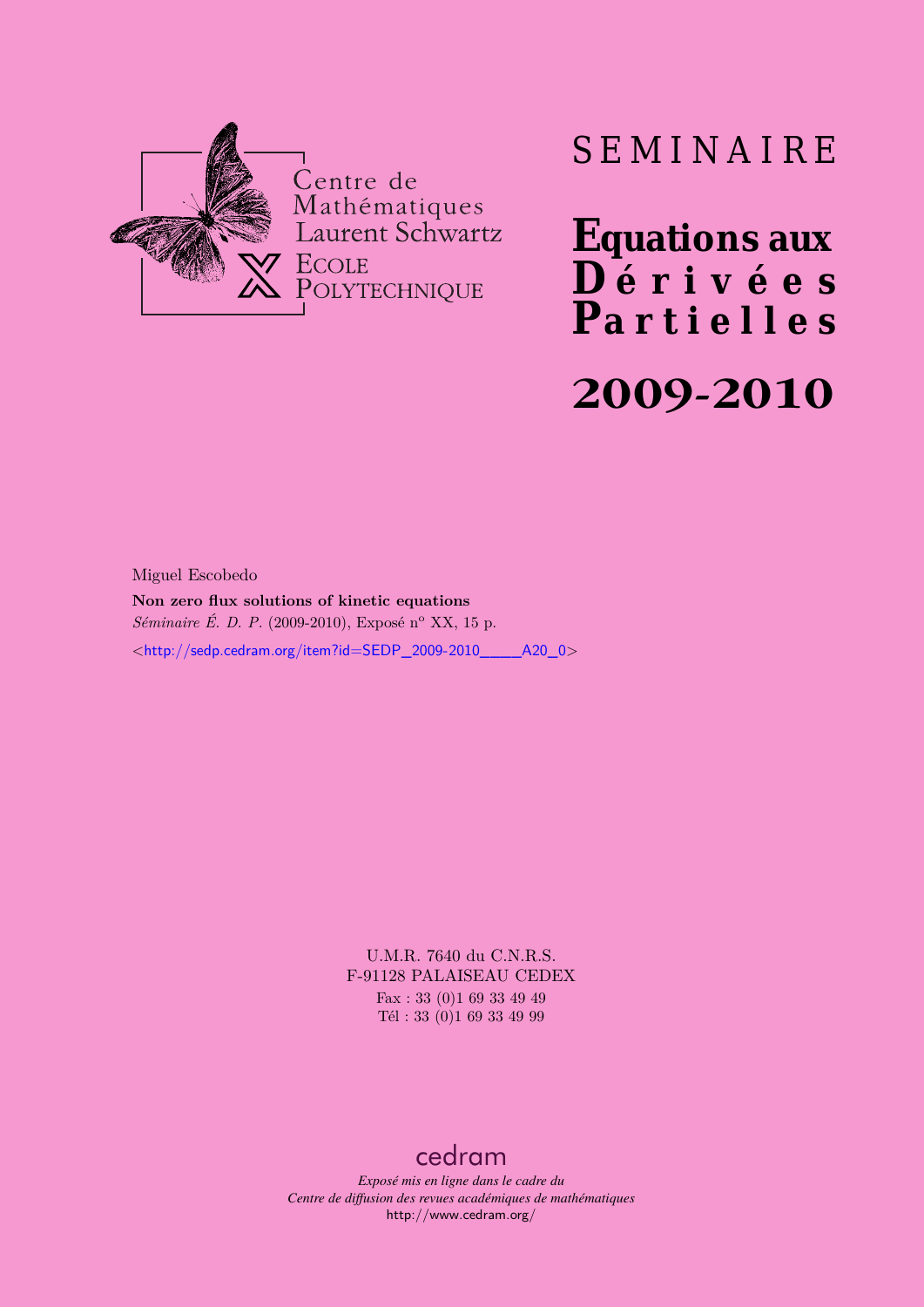## NON ZERO FLUX SOLUTIONS OF KINETIC EQUATIONS

MIGUEL ESCOBEDO

#### 1. INTRODUCTION

We are interested in a particular type of solutions of kinetic equations that do not preserve one of the natural invariant quantities related to the physical model. We shall describe in some details two examples coming from different problems and with different properties: the Uehling Uhlenbeck equation for Bose particles and the Smoluchowski's coagulation equation. A motivation of our work is that we believe that the results are related with two interesting phenomena, the Bose Einstein condensation and the gelation.

1.1. Uehling Uhlenbeck equation. A spatially homogeneous diluted weakly interacting gaz of Bose particles is described by the following Boltzmann type equation:

(1.1) 
$$
\frac{\partial f}{\partial t}(t, p) = Q(f)(t, p), \qquad t > 0, \ p \in \mathbb{R}^3.
$$

(1.2) 
$$
Q(f)(t,p) = \int \int \int_{\mathbb{R}^9} W(p,p_2,p_3,p_4) q(f) dp_2 dp_3 dp_4
$$

(1.3) 
$$
q(f) = f_3 f_4 (1+f)(1+f_2) - f f_2 (1+f_3)(1+f_4)
$$

(1.4) 
$$
W(p, p_2, p_3, p_4) = \delta(p + p_2 - p_3 - p_4) \delta(|p|^2 + |p_2|^2 - |p_3|^2 - |p_4|^2).
$$

where the time has been scaled in such a way that the constant in front of the collision integral is made equal to one, the mass m of the particles and the Planck constant  $k_B$ have been taken equal to one. The function  $f(t, p)$  is the density of particles that at time  $t \geq 0$  have momentum  $p \in \mathbb{R}^3$ . The gas is assumed to be spatially homogeneous and therefore the density of particles is independent of the spatial variable.

This equation was first derived by L. W. Nordheim in 1928 (cf. [21]) , then by E. A. Uehling and G. E. Uhrenbeck in 1933 ( cf. [25]). For more recent derivations see E. Zaremba, T. Nikuni, A. Griffin ([26]) and R. Baier, T. Stockkamp ([1]).

If we assume moreover that the density of particles is radially symmetric, i.e.  $f(t, p) =$  $f(t, |p|^2)$  with some minor abuse of notations, and after integration of the angular variables, the equation reduces to:

(1.5)  
\n
$$
\begin{cases}\n\frac{\partial f}{\partial t}(t, x_1) = \int \int_{D(x_1)} w(x_1, x_3, x_4) q(f) dx_3 dx_4 \equiv Q_r(f) \\
q(f) = f_3 f_4 (1 + f_1)(1 + f_2) - f_1 f_2 (1 + f_3)(1 + f_4) \\
x = |p|^2, \quad x_2 = x_3 + x_4 - x_1 \\
D(x_1) \equiv \{(x_3, x_4) : x_3 > 0, x_4 > 0, x_3 + x_4 \ge x_1 > 0\} \\
w(x_1, x_3, x_4) = \frac{\min(\sqrt{x_1}, \sqrt{x_2}, \sqrt{x_3}, \sqrt{x_4})}{\sqrt{x_1}}.\n\end{cases}
$$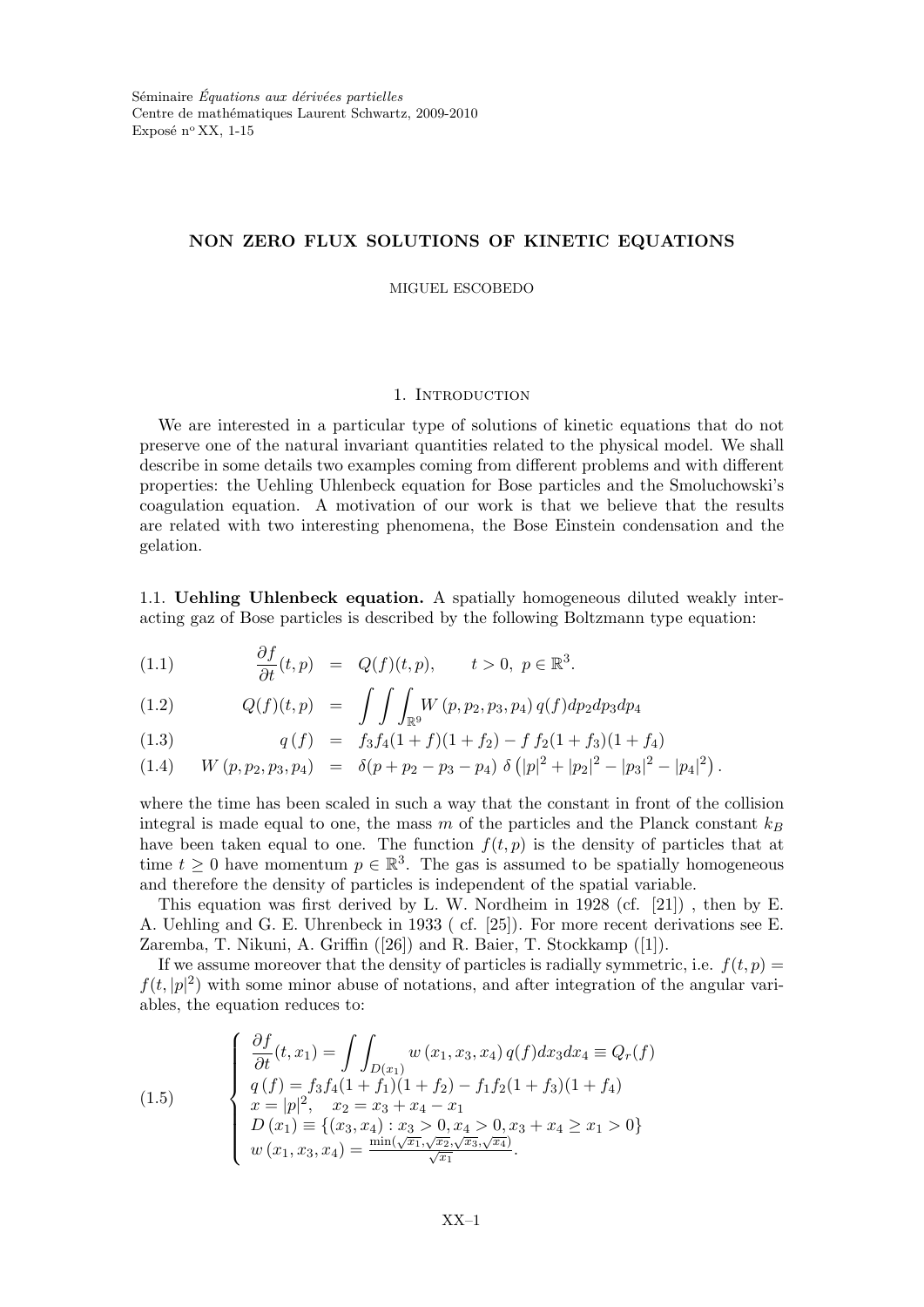Due to the symmetries of the measure  $W$  it is easy to obtain formally the following conservation laws:

(1.6) 
$$
\frac{d}{dt} \int_{\mathbb{R}^3} f(t, p) dp = 0, \quad \text{conservation of the total number of particles } N(f)
$$

(1.7) 
$$
\frac{d}{dt} \int_{\mathbb{R}^3} pf(t, p) dp = 0, \quad \text{conservation of the momentum } N(f)
$$

(1.8) 
$$
\frac{d}{dt} \int_{\mathbb{R}^3} |p|^2 f(t, p) dp = 0 \quad \text{energy conservation } E(f).
$$

The term formally means the following. If the function  $f$  satisfies  $(1.1)-(1.4)$  and all the calculations that are needed are allowed, then multiplying (1.1) by a test function  $\varphi(p)$ , integrating with respect to  $p \in \mathbb{R}^3$  using the symmetries of W and  $q(f)$  and using Fubini's theorem, we obtain

(1.9) 
$$
\frac{d}{dt} \int_{\mathbb{R}^3} \varphi(p) f(t, p) dp = \int_{\mathbb{R}^{12}} W(p_1, p_2, p_3, p_4) f_3 f_4(1+f)(1+f_2) \times \\ \times [\varphi(p) + \varphi(p_2) - \varphi(p_3) - \varphi(p_4)] dp_1 dp_2 dp_3 dp_4
$$

from where (1.6)-(1.8) follow by choosing  $\varphi = 1$ ,  $\varphi(p) = p$  and  $\varphi(p) = |p|^2$  respectively.

An important property of the equation is the existence of equilibria called Bose-Einstein distributions :

$$
F(p) = \frac{1}{e^{\beta|p - p_0|^2 - \mu} - 1}, \quad \beta > 0, \ p_0 \in \mathbb{R}^3, \ \mu \le 0,
$$
  

$$
F(p) = \frac{1}{e^{\beta|p - p_0|^2} - 1} + \rho \delta_{p_0}, \quad \rho > 0.
$$

These equilibria satisfy:

$$
\forall p_i \in \mathbb{R}^3; \quad p_1 + p_2 = p_3 + p_4, \quad \& \quad |p_1|^2 + |p_2|^2 = |p_3|^2 + |p_4|^2 : F(p_3) F(p_4) (1 + F(p_1)) (1 + F(p_2)) \equiv F(p_1) F(p_2) (1 + F(p_3)) (1 + F(p_4))
$$

from where  $Q(F) \equiv 0$ .

The equilibria describe a gas at equilibrium: the distribution of velocities is at equilibrium. In particular, for any  $p_0 \in \mathbb{R}^3$  and  $\rho > 0$ :

(1.10) 
$$
\frac{d}{dt} \int_{|p-p_0| < \rho} f(t, p) dp = \int_{|p-p_0| < \rho} Q(f)(t, p) dp
$$
  
= 0.

The quantity in the left hand side of (1.10) can be seen as the flux of particles through  
the sphere 
$$
S_{\rho}(p_0)
$$
 of center  $p_0$  and radius  $\rho$ . The identity (1.10) is then telling us that  
the flux of particles through any sphere  $S_{\rho}(p_0)$  is zero whatever are the point  $p_0$  and the  
radius  $\rho$ .

1.2. The coagulation equation. In 1936, Carothers [3] first suggested that gelation is due to the formation of macroscopic branched polymers. In 1941, however, Flory [13, 14] put this idea into quantitative terms and formulated a theory for the polycondensation of bi-functional monomers with tri- or tetra-functional branch points. In this equilibrium model, bonds are randomly formed with probability p between adjacent nodes on an infinite Cayley tree, or Bethe lattice. Stockmayer [24] subsequently refined Florys theory to include the case of arbitrary branch point functionality f and also showed that the Bethe lattice approach is equivalent to a kinetic rate equation formulation with the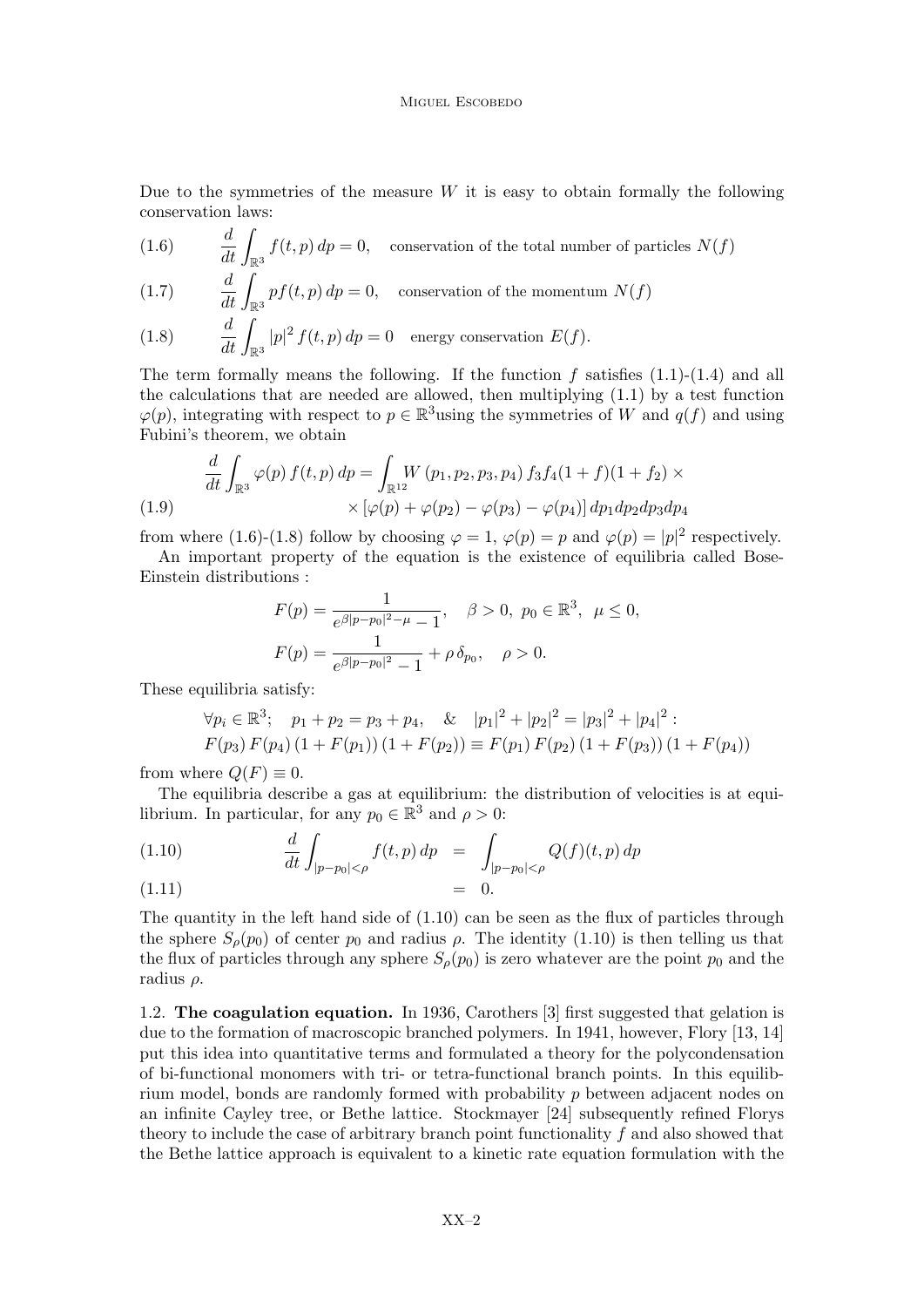unscreened reaction kernel  $W(i, j) = ij$ . We consider in our second example the continuous version of this kinetic rate equation with more general reaction kernels  $W(x, y)$ . Let us then consider particles of mass denoted by x. When two particles, of masses  $x_1$ and  $x_2$ , collide they aggregate and form a new particle of mass  $x_1 + x_2$ . If we denote by  $f(t, x)$  the density of particles of mass x at time t the coagulation equation reads:

(1.12) 
$$
\frac{\partial f}{\partial t}(t, x) = C(f)(t, x)
$$
  
(1.13) 
$$
C(f)(t, x) = \frac{1}{2} \int_0^x W(x - y, y) f(t, x - y) f(t, y) dy
$$

$$
-f(t, x) \int_0^\infty W(x, y) f(t, y) dy
$$

where W is a homogeneous function of degree  $\lambda$  satisfying:

$$
W(x, y) = W(y, x).
$$

Here again since the set of particles is spatially homogeneous the density function is independent of the spatial variable. Moreover since all the particles have he same momentum, the density function is independent of that momentum. This situation may be obtained for example if all the particles move following the same brownian motion assuming that they are contained in a dilute gas of particles that are themselves undergoing elastic collisions. The kernel  $W(x, y)$  is in that case  $W(x, y) = (x^{1/3} + y^{1/3})(x^{-1/3} + y^{-1/3})$ . This example was the first considered by Smoluchowski in 1916 (cf. [22]) where his goal was to describe diffusion-limited aggregation and the particles where then following a brownian motion. Other types of physical situations give rise to different functions W.

An argument similar to that used for the Uehling Uhlenbeck equation shows again formally that if  $f$  is a solution of  $(1.12)$ ,  $(1.13)$ :

(1.14) 
$$
\frac{d}{dt} \int_0^\infty x f(t, x) dx = 0
$$
 conservation of the total mass.

The only equilibrium in that case is  $f \equiv 0$ , that obviously satisfies

$$
\int_{x_0-\rho}^{x_0+\rho} f(t,x) dx = 0
$$

for all  $x_0 > 0$  and  $\rho > 0$ .

### 2. Non zero flux solutions.

It turns out that the coagulation equation has other stationary solutions. It may be easily checked that if  $W(x, y) = x^{\alpha} y^{\beta} + y^{\alpha} x^{\beta}$  with  $\alpha + \beta = \lambda$ , then the function

(2.1) 
$$
G(x) = x^{-(3+\lambda)/2}
$$

satisfies:

(2.2) 
$$
C(G)(x) = \int_0^{x/2} [W(x - y, y)G(x - y) - W(x, y)G(x)]G(y)dy -
$$

$$
-G(x)\int_{x/2}^{\infty} W(x, y)G(y)dy = 0.
$$

Moreover, for every  $R > 0$ :

(2.3) 
$$
\int_0^R x C(G) (x) dx = -2\pi
$$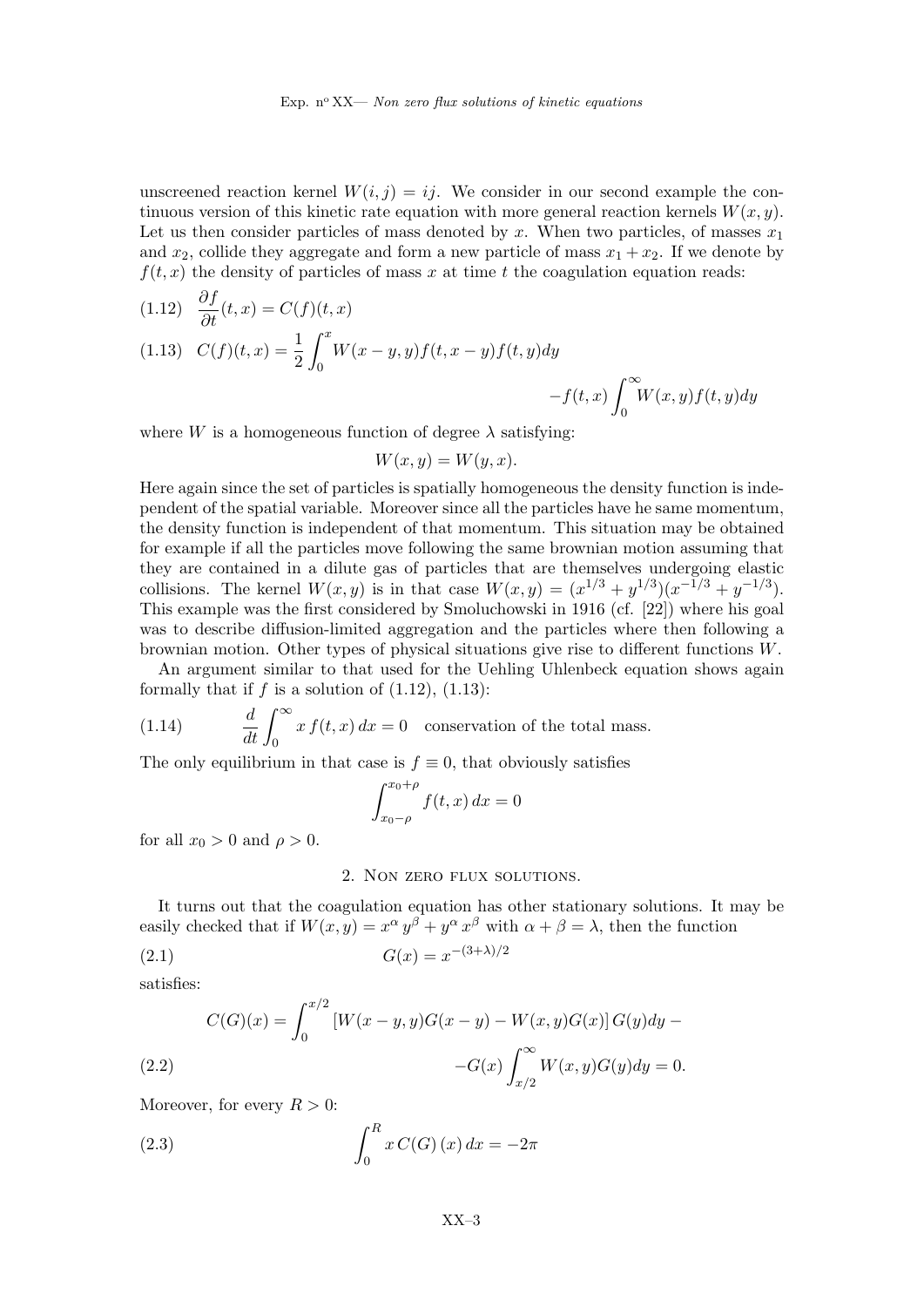Identity (2.3) may be seen as describing a flow of particles going out of the (mass) interval  $(0, R)$  at a constant and finite rate. This was remarked by P.G.J. van Dongen in [5]

The Uehling Uhlenbeck equation  $(1.1)-(1.4)$  does not posses such type of solutions due to the fact that the term  $q(f)$  is not homogeneous with respect to f. Nevertheless this equation is sometimes approximated by the following:

(2.4) 
$$
\frac{\partial f}{\partial t}(t, p) = Q_m(f)(t, p) \equiv \int \int \int W[p, p_2, p_3, p_4] q_m(f) dp_2 dp_3 dp_4
$$

(2.5) 
$$
q_m(f) = f_3 f_4(f_1 + f_2) - f_1 f_2(f_3 + f_4).
$$

that we shall denote mU-U. This modified equation still has a family of equlibria:

(2.6) 
$$
\widetilde{F} = 1; \quad \widetilde{F} = \frac{1}{|p|^2 - \mu}, \quad \mu \le 0
$$

such that

$$
W[\cdots] q_m(f) \equiv 0.
$$

Moreover it has been observed by V. E. Zakharov (cf. [2]) that the function

$$
(2.7) \tG(p) = |p|^{-7/3}
$$

satisfies:

(2.8) 
$$
\forall R > 0:
$$
 
$$
\int_{B(0,R)} Q_m(G)(p) dp = -C_*.
$$

The particle density  $G(p)$  defines a stationary distribution of particles with non zero flux at the origin for the operator  $Q_m$ .

#### 3. Our main result.

For none of the two particular solutions that we have considered in the previous Section,  $G(x) = x^{-(3+\lambda)/2}$  nor  $G(p) = |p|^{-7/3}$ , are the natural quantities of the corresponding equation well defined. For the mU-U equation the total number of particles contained in a ball of radius  $R > 0$ since

$$
\int_{B(0,R)} G(p) \, dp = C \int_0^R G(p) \, |p|^2 \, d|p|
$$

diverges as  $R \to +\infty$ ) while for the coagulation equation it is the total mass contained in an interval  $(0, R)$ :

$$
\int_{\delta}^{\infty} x \, G(x) \, dx
$$

that diverges as  $\delta \to 0$ . We then address the following question: is it possible to find solutions for which the natural quantities are well defined and not preserved for  $t > 0$ ?

The answer in both cases is yes. In both cases, the results may be roughly described as follows.Consider an initial data such that

$$
f_0(p) \sim |p|^{-7/3}
$$
  $|p| \to 0$ , for the Uehling Uhlenbeck equation  
 $f_0(x) \sim x^{-(3+\lambda)/2}$   $x \to +\infty$ , for the coagulation equation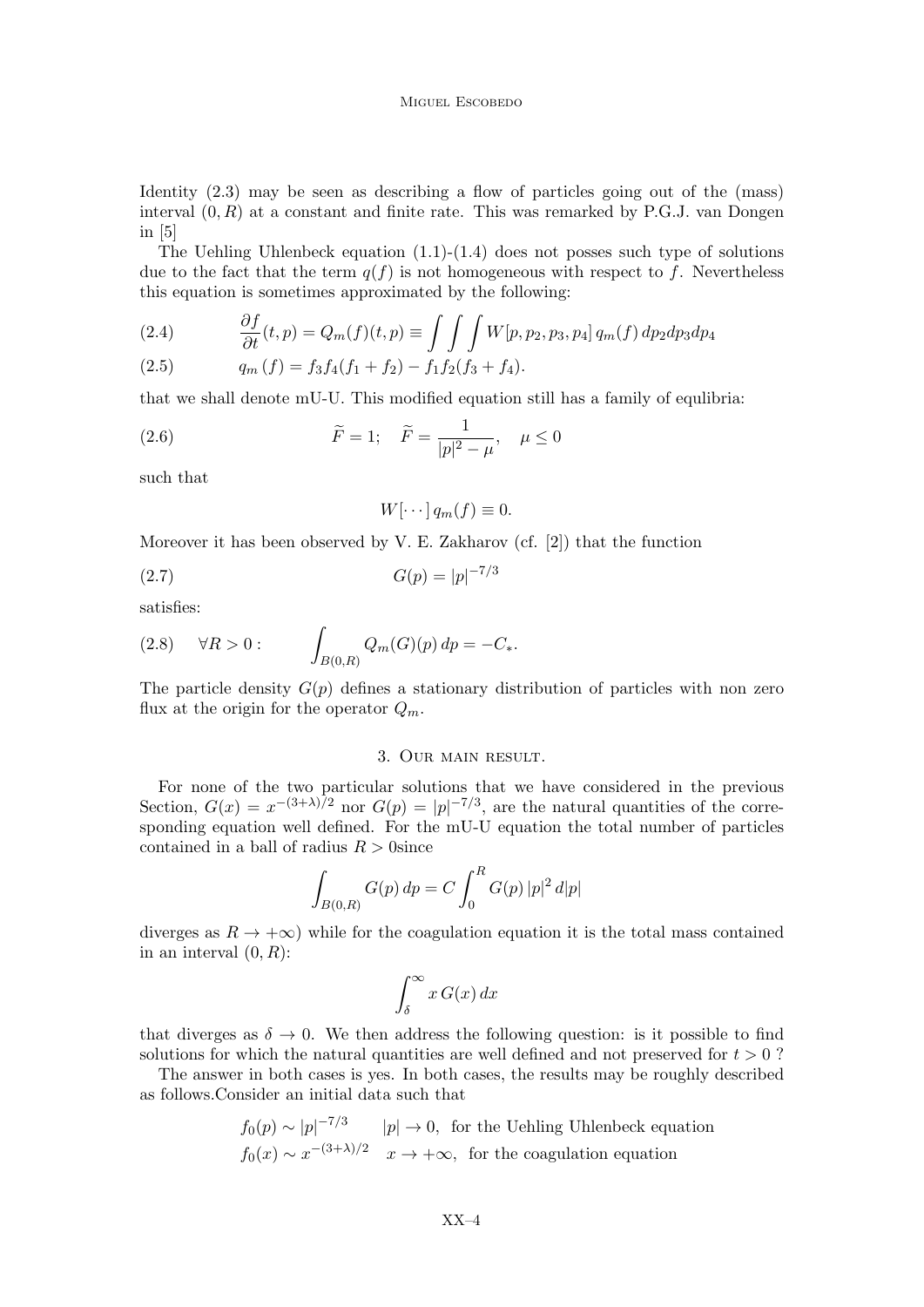and for which the total number of particles or the total mass respectively, are well defined. Then there exists local (in time) solutions of the equations for  $t \in (0,T)$  for some finite  $T > 0$ , such that:

$$
f(t, p) \sim \lambda_1(t) |p|^{-7/3}
$$
  $|p| \to 0$ , for the Uehling Uhlenbeck equation  
 $f(t, x) \sim \lambda(t)_2 x^{-(3+\lambda)/2}$   $x \to +\infty$ , for the coagulation equation

where  $\lambda_1$  and  $\lambda_2$  are continuous functions bounded from above and from below by two positive constants on the time interval  $t \in [0, T]$ , and such that, for all  $t \in [0, T]$ , the total number of particles or the total mass respectively are well defined. Since the precise result in both cases is very similar we only write in detail the Theorem for the Uehling Uhlenbeck equation. Moreover, since we only consider radially symmetric solutions and the solutions that we obtain have the same property we state our result in terms of the Uehling Uhlenbeck equation in radial variables (1.5). We recover the unified presentation of our two examples in the description of the proofs in Section 4.

**Theorem 3.1.** (U-U equation in radial coordinates.)

Suppose that: 
$$
|f_0(x) - Ax^{-7/6}| \le \frac{B}{x^{7/6-\delta}}, \quad 0 \le x \le 1,
$$
  

$$
\left| f'_0(x) + \frac{7}{6}Ax^{-13/6} \right| \le \frac{B}{x^{13/6-\delta}}, \quad 0 \le x \le 1,
$$

$$
f_0 \in \mathbf{C}(\mathbb{R}^+) \quad y \quad f_0(x) \le B \frac{e^{-Dx}}{x^{7/6}}, \quad x \ge 1
$$

where  $A, B, C, D, \delta$  are positive constants Then, there exists a solution  $f(t, x)$  of (1.5),  $f \in \mathbf{C}^{1,0}((0,T) \times (0,+\infty))$ , a function  $\lambda(t) \in \mathbf{C}[0,T] \cap \mathbf{C}^1(0,T)$ , anda constants  $L > 0$ ,  $T > 0$  such that:

(i) 
$$
0 \le f(x,t) \le L \frac{e^{-Dx}}{x^{7/6}},
$$
 if  $x > 0$ ,  $t \in (0,T)$ ,  
\n(ii)  $|f(x,t) - \lambda(t) x^{-7/6}| \le L x^{-7/6 + \delta/2},$   $x \le 1$ ,  $t \in (0,T)$   
\n(iii)  $|\lambda(t)| \le L$ , for all  $t \in (0,T)$ .

**Remark 3.2.** If f is the solution described in Theorem 3.1 then for all  $t \in (0,T)$  the total number of particles is well defined:

$$
\int_0^\infty x \, f(t, x) \sqrt{x} \, dx < +\infty
$$

and, due to the behavior of the solution f as  $x \to 0$ , we have

$$
\int_{|p|^2 \ge R} Q_r(f(t, p) dp = -C\lambda^3(t) + \mathcal{O}(R^{1/10}),
$$

as  $R \to 0$ .

Remark 3.3. (The question of uniqueness.) It has been proved by X. Lu in [18] that  ${\it for\ all\ non\ negative\ measure\ } h_0\ {\it on}\ {\mathbb R }^+\ {\it satisfying:}$ 

(3.1) 
$$
\int_0^\infty d\left( (x^{1/2} + x^{3/2}) h_0(x) \right) < \infty.
$$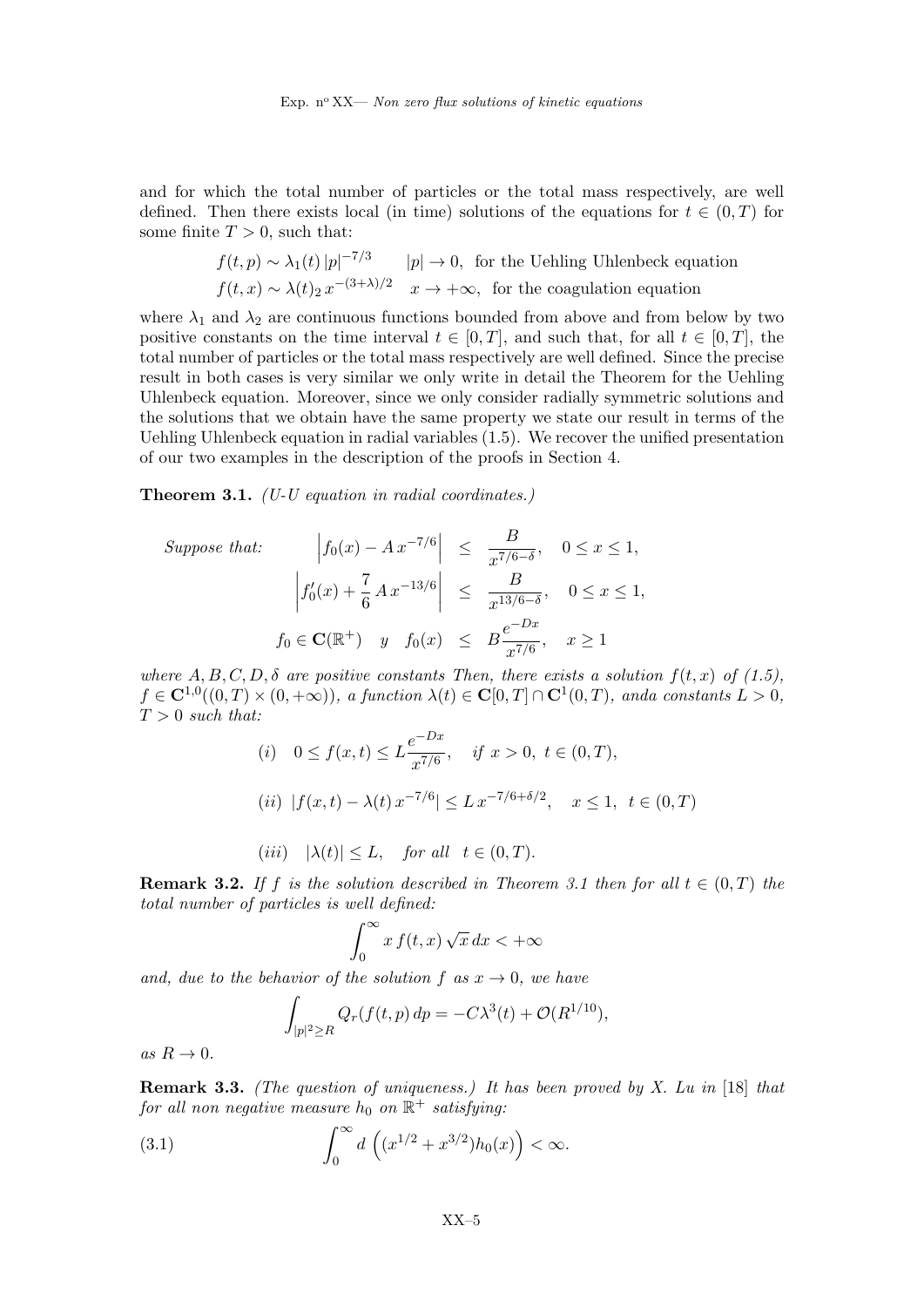there exists a solution  $h(t, x)$  of the equation (1.5) such that, for all time  $t > 0$   $h(t)$  is a non negative measure,  $h(t)$  takes  $h_0$  as initial value in some suitable weak sense and such that, for all  $t > 0$ :

$$
\int_0^\infty d\,\left( (x^{1/2} + x^{3/2}) h(t, x) \right) < \infty
$$

This solution h also satisfies an entropy inequality and, what is most important to us here, the conservation of the total number of particles:

$$
\frac{d}{dt} \int_0^\infty d\left(x^{1/2} h(t, x)\right) = 0.
$$

Notice that the initial data in Theorem 3.1 satisfy condition  $(3.1)$  and are then perfectly admissible data for the Theorem of Lu. It is an open question to determine if the solution obtained by Lu's Theorem and ours are related in some way.

#### 4. Method and main ideas of the Proof.

The proof is based on the linearisation of the equation around the initial data  $f_0$  as follows. We look for solutions of the form:

(4.1) 
$$
f(t,x) = \lambda(t) f_0(x) + g(t,x)
$$

where  $\lambda$  and g have to be determined. We then write  $q(f)$  as follows:

$$
q(f) = q(\lambda(t) f_0 + g) = \underbrace{\ell_2(\lambda(t) f_0, g)}_{\text{quadratic in } \lambda(t) f_0} + \underbrace{\ell_1(\lambda(t) f_0, g)}_{\text{linear in } \lambda(t) f_0} + q(\lambda(t) f_0) + R(f_0, g)
$$

where  $R(f_0, g)$  is quadratic in g. Using now that  $f_0(x) \sim x^{-7/6}$  as  $x \to 0$  we use:

$$
\ell_2(\lambda(t) f_0, g) = \lambda(t)^2 \ell_2(f_0, g) \approx \lambda(t)^2 \ell_2\left(|p|^{-7/3}, g\right)
$$

and that introduces a new term in the remainder  $R(f_0, g)$ . Rescaling the time variable, the resulting equation may then be written as:

(4.2) 
$$
\frac{\partial g}{\partial \tau} = \mathcal{L}(g) + \mathcal{R}(f_0, g, \tau)
$$

(4.3) 
$$
\mathcal{L}(g) = \int \int \int_{D(x_1)} w(x_1, x_2, x_3, x_4) \ell_2(x^{-7/6}, g) dx_3 dx_4
$$

In both problems, the Uheling Uhlenbeck equation and the coagulation equation, one arrives at the same type of equation (4.2) for  $t > 0$  and  $x > 0$ , where L is a linear integral operator. The equation  $(4.2)$  can be solved in a very classical way. In a first step we study the linear semigroup generated by the operator  $L(4.3)$ . Then, in a second step, we prove the existence of a local solution q of  $(4.2)$  by means of a fixed point argument. Moreover the study of the linear semigroup generated by  $L$ , i.e. the study of the solutions:

(4.4) 
$$
\frac{\partial g}{\partial t} = L(g), \quad t > 0, x > 0
$$

$$
(4.5) \t\t g(0,x) = \delta_{x_0}
$$

for any fixed  $x_0 > 0$  may be performed with essentially the same methods and may then be presented in a unified way. The second step - study of the nonlinear problem - is more technical and is rather different in both cases due to the different properties of the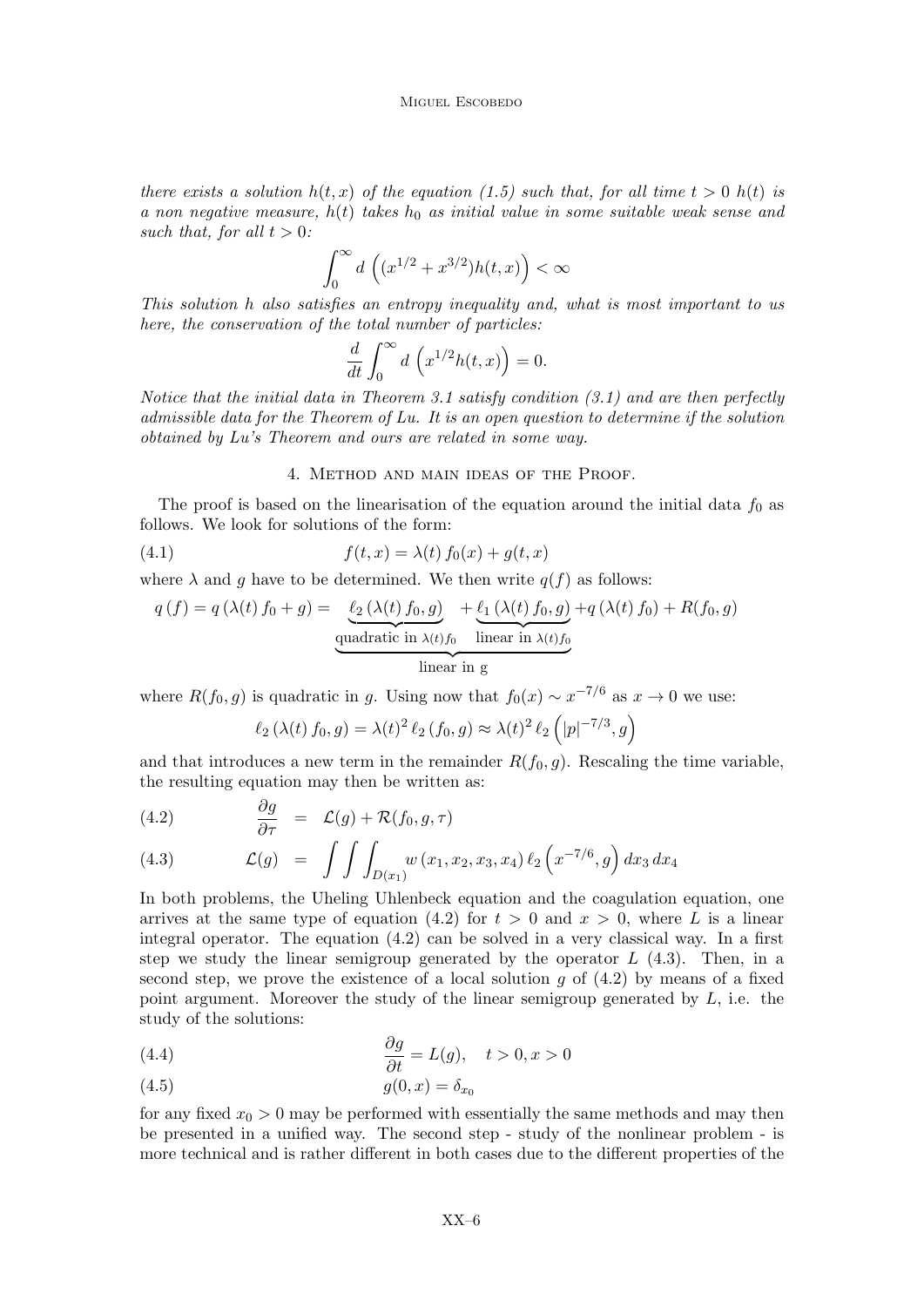respective linear semigroups. I will then mainly describe here our study of the linear semigroups and will only add a brief remark on the non linear problems.

**Remark 4.1.** The proof of existence of a solution q to  $(4.2)$  is based on a fixed point and the semigroup generated by L. One is led, as usual, to prove that the nonlinear term  $\mathcal{R}(f_0, g, \tau)$  is small in some suitable norm for t small. The operator L is then a good linearisation at small times of the Uehling Uhlenbeck equation around  $f_0$  under the assumptions of Theorem 3.1. Notice that L is not the linearised of the Uehling Uhlenbeck equation around  $x^{-7/6}$ , but that of the modified equation (2.4), (2.5).

4.1. The linear equation. We first perform a change of variables  $X = \log x$ ,  $w(x_1, \dots, x_4) = \omega(X_1, \dots, X_4)$  and  $G(t, X) = g(t, x)$ , where now  $X \in \mathbb{R}$ , and take Fourier transform in  $X$  defining:

$$
\widehat{G}(t,\xi=\frac{1}{\sqrt{2\pi}}\int_{\mathbb{R}}e^{-i\,X,\xi}\,G(t,X)\,dX.
$$

After a lengthly but explicit calculation the equation (4.4) is transformed in:

(4.6) 
$$
\partial_t \widehat{G}(t,\xi) = \widehat{G}(t,\xi + i h) \Phi(\xi + i h)
$$

$$
(4.7) \tG(0,\xi) = 1
$$

for some  $h \in \mathbb{R}$  and some meromorphic function  $\Phi$  from  $\mathbb{C}$  to  $\mathbb{C}$ , all of them explicit and determined by the kernel  $\omega$ . In our two examples:

• 
$$
h = \frac{\lambda - 1}{2}
$$
;  $\Phi(\xi) = -\frac{2\sqrt{\pi} \Gamma(i\xi + 1 + \frac{\lambda}{2})}{\Gamma(i\xi + \frac{\lambda + 1}{2})}$  (Coagulation equation)  
\n•  $\Phi(\xi) = -a + \sum_{j=0}^{\infty} \frac{A_1(j)}{(1 - 6i\xi + 12j)} + \sum_{j=0}^{\infty} \frac{A_2(j)}{(1 - 3i\xi + 3j)} + \sum_{j=0}^{\infty} \frac{A_3(j)}{(3 + 2i\xi + 2j)}$   
\n $+ \sum_{j=0}^{\infty} \frac{A_4(j)}{(10 + 3i\xi + 6j)}$ ;  $h = -\frac{1}{3}$  (Uehling Uhlenbeck equation)

Moreover, the behavior of the kernel  $\omega$  as  $X \to \pm \infty$  imposes some decay conditions on  $G(t, X)$  as  $X \to \pm \infty$  and therefore the condition that  $\hat{G}(t, \cdot)$  must be analytic in some strip

(4.8) 
$$
S = \{\xi; \ \xi = u + iv, \ A_1 < v < A_2, \ u \in \mathbb{R}\}
$$

for two explicitly known real constants  $A_1 < A_2$ .

We are then lead to look for a solution  $\tilde{G}$  of (4.7) analytic in the domain S defined in (4.8). This roblem is solved in two steps by using the Laplace transform in time.

**Lemma 4.2.** Suppose that  $V$  is an analytic function in the strip S satisfying:

(4.9) 
$$
\int_{Im(y)=\beta_0} \left| \frac{1}{\mathcal{V}(y)} \right| e^{-\frac{\pi}{2h}|y|} \sqrt{1+|y|} |dy| < \infty
$$

for some  $\beta_0 \in (A_1, A_2)$  and

(4.10) 
$$
\mathcal{V}(\xi) = -\mathcal{V}(\xi + i h) \Phi(\xi + i h)
$$

for  $Im\xi \in (A_1, A_2)$ . Then, the function

(4.11) 
$$
\widehat{G}(t,\xi) = \frac{i}{\sqrt{2\pi}h} \int_{Imy=\beta_0} \frac{\mathcal{V}(\xi)}{\mathcal{V}(y)} t^{-\frac{y-\xi}{h}} i \Gamma\left(\frac{y-\xi}{h}i\right) dy
$$

(4.12)  $A_1 < \beta_0 < A_2$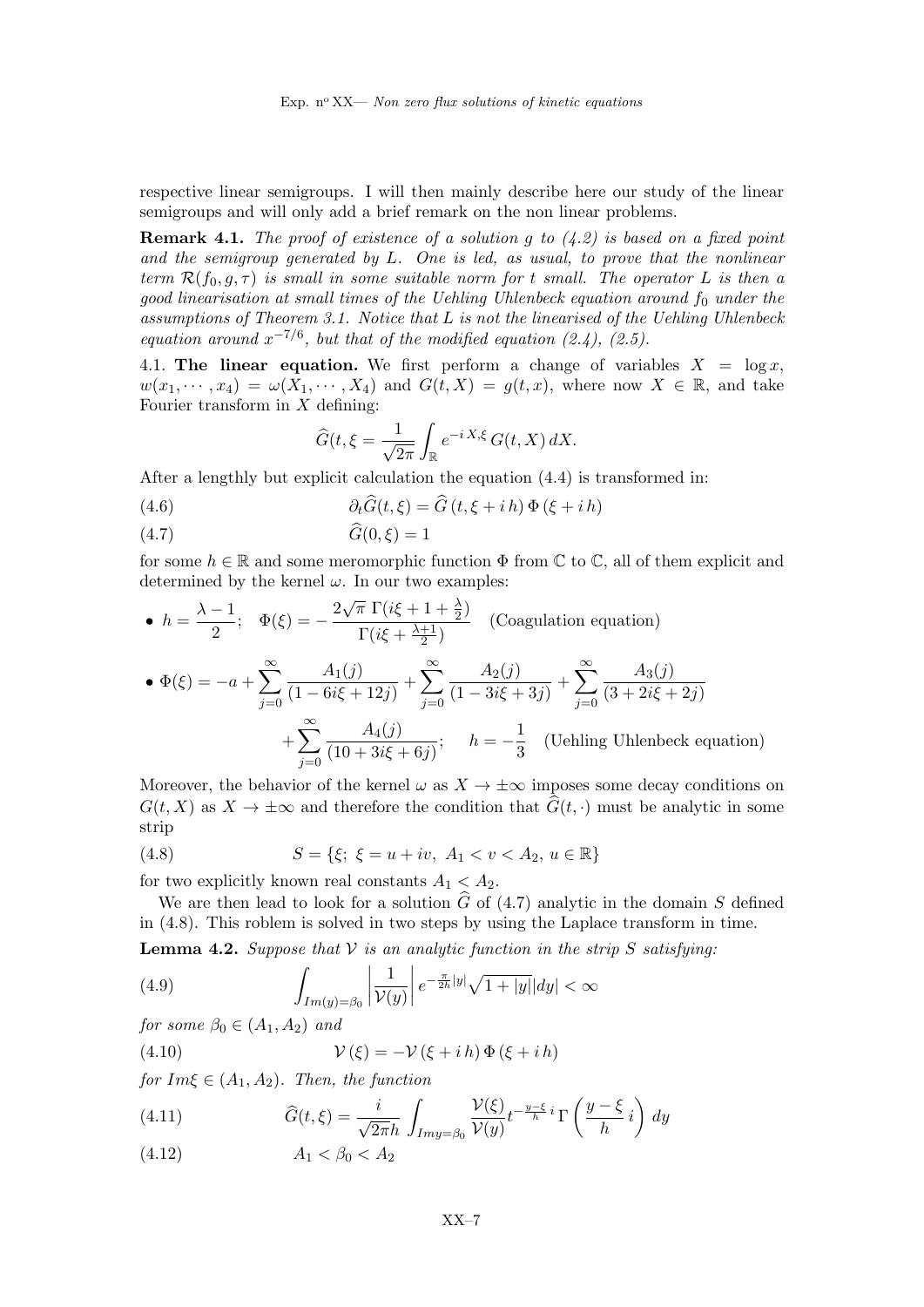for Im $\xi > \beta_0$  may be extended analytically to S and solves (4.6), (4.7) for Im $\xi \in$  $(A_1, A_2).$ 

*Proof.* The proof follows by direct complex variable computation.  $\Box$ 

A heuristic explanation for the formula (4.11) can be given using Laplace transform. Suppose that we define the Laplace transform of  $\widehat{G}(t, \xi)$  in t as:

$$
\widetilde{G}\left(z,\xi\right) = \int_0^\infty \widehat{G}\left(t,\xi\right)e^{-zt}dt
$$

Then, (4.6), (4.7) become:

(4.13) 
$$
z\widetilde{G}(z,\xi) = \widetilde{G}(t,\xi+hi)\Phi(\xi+hi) + \frac{1}{\sqrt{2\pi}}
$$

The solution of this equation can be formally reduced to (4.10) by means of the transformation:

(4.14) 
$$
\widetilde{G}(z,\xi) = \exp\left(-\frac{i}{h}\log(-z)\,\xi\right)\mathcal{V}(\xi)\,H(z,\xi)\,.
$$

If  $V$  satisfies (4.10), such transformation brings (4.13) to:

(4.15) 
$$
H(z,\xi) - H(z,\xi + hi) = \frac{1}{\sqrt{2\pi}} \frac{e^{\frac{i}{h}\log(-z)\xi}}{z\mathcal{V}(\xi)}
$$

Equation (4.15) can be transformed into a Riemann-Hilbert problem by means of the following conformal mapping:

(4.16) 
$$
H(z,\xi) = h(z,\zeta) , \ \zeta = e^{\frac{2\pi}{h}(\xi - \beta_0 i)}
$$

where, for the sake of simplicity we will write, with some slight abuse of notation

$$
\mathcal{V}\left( \xi\right) =\mathcal{V}\left( \zeta\right) .
$$

Then (4.15) becomes:

(4.17) 
$$
h(z,\zeta+i0)-h(z,\zeta-i0)=\frac{e^{\frac{2\pi}{h}\beta_0\alpha(z)}}{\sqrt{2\pi}}\frac{\zeta^{\alpha(z)}}{z\mathcal{V}(\zeta)}, \ \zeta\in\mathbb{R}^+
$$

with h analytic in  $\mathbb{C} \setminus \mathbb{R}^+$  and:

$$
\alpha(z) = \frac{1}{2\pi i} \arg(-z)
$$

It is well known that the solution of Riemann-Hilbert problems can be obtained using Wiener Hopf methods (cf. [19], [20]). However, in this particular case, assuming that  $\zeta^{\alpha(z)}$ satisfies suitable boundedness estimates for small and large  $\zeta$ , we can solve (4.17) just using Cauchy's formula to obtain:

$$
h(z,\zeta) = \frac{1}{2\pi i} \frac{1}{\sqrt{2\pi}} \frac{e^{\frac{2\pi}{h}\beta_0 \alpha(z)}}{z} \int_0^\infty \frac{s^{\alpha(z)}}{\mathcal{V}(s)} \frac{ds}{(s-\zeta)}
$$

 $\alpha$ 

and, using (4.16):

(4.18) 
$$
H(z,\xi) = \frac{1}{2\pi i} \frac{1}{\sqrt{2\pi}} \frac{1}{z} \int_{-\infty}^{\infty} \frac{e^{\frac{2\pi \alpha(z)}{\hbar}y}}{\mathcal{V}(y)} \frac{dy}{1 - e^{\frac{2\pi}{\hbar}(\xi - y)}}
$$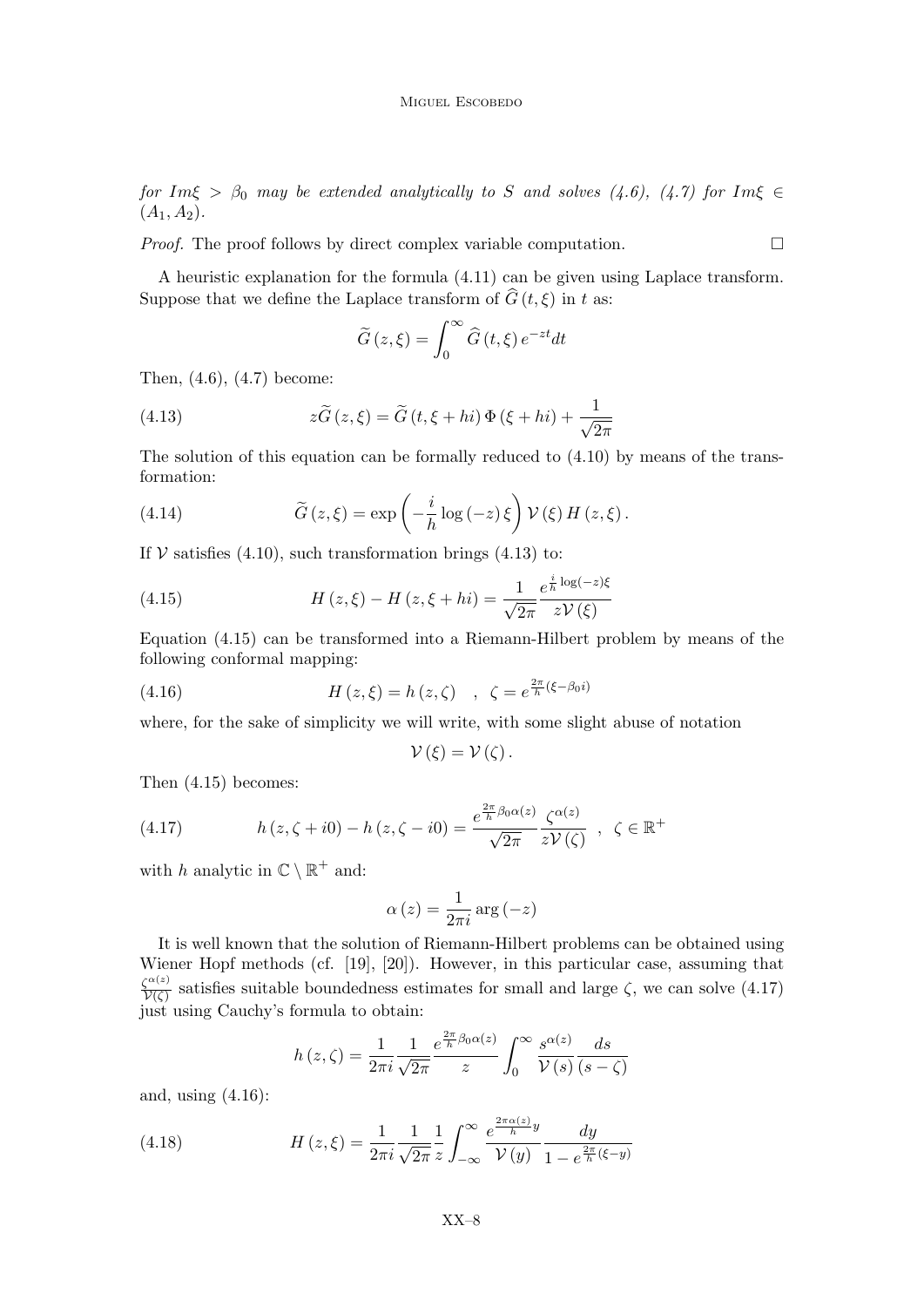It then follows from (4.14) that:

(4.19) 
$$
\widetilde{G}(z,\xi) = \frac{1}{2\pi i} \frac{1}{\sqrt{2\pi}} \frac{1}{z} \mathcal{V}(\xi) \int_{-\infty}^{\infty} \frac{e^{\frac{2\pi \alpha(z)}{\hbar}(y-\xi)}}{\mathcal{V}(y)} \frac{dy}{1 - e^{\frac{2\pi}{\hbar}(\xi-y)}}
$$

and inverting the Laplace transform we finally obtain (4.11).

On the other hand, equation (4.10) has infinitely many solutions. Notice indeed that given a solution  $\mathcal{V}_{part}$  another is obtained as:

$$
\mathcal{V}(\xi) = \mathcal{V}_{part}(\xi) p(\xi)
$$

where  $p(\xi) = p(\xi + h)$ . Examples of such function p are  $e^{\frac{2\pi \ell}{h}}$  with  $\ell \in \mathbb{N}$  and any linear combination of them.

Given such a non uniqueness a natural and essential question is then how to chose one of them. We may state several sufficient conditions that would ensure that  $\hat{G}$  is the Fourier transform of a tempered distribution. First we want the function  $\hat{G}$  to be defined. This is guaranteed by the condition (4.9) above. However, this condition is not sufficient to prove that  $\widehat{G}(t, \xi)$  is globally bounded with respect to  $\xi$ . The difficulty comes from the fact that, if the behaviors of  $V(\xi)$  are too disparate as  $Re(\xi)$  tends to plus or minus infinity, the quotient  $\frac{\mathcal{V}(\xi)}{\mathcal{V}(\xi+\mathcal{Y})}$  may be strongly increasing in some regions of the integral in (4.11). A sufficient condition to avoid this difficulty is to have:

(4.20) 
$$
|\mathcal{V}(\xi)| \approx e^{B_{\pm}|\xi|}, \quad |B_{\pm}| \leq \frac{2\pi}{h}
$$

as  $Re(\xi) \rightarrow \pm \infty$ . The decay rate of the Gamma function in (4.11) may then control the possible growth of the quotient  $\frac{\mathcal{V}(\xi)}{\mathcal{V}(\xi+\mathcal{Y})}$  uniformly on  $\xi$ .

A particular solution of  $(4.10)$  can be easily obtained using Cauchy's formula. To this end we take the logarithm of both sides of (4.10) to obtain:

(4.21) 
$$
\log(V(\xi)) = \log(V(\xi + h i)) + \log(-\Phi(\xi + h i))
$$

or equivalently

(4.22) 
$$
\log(V(\xi - h i)) = \log(V(\xi)) + \log(-\Phi(\xi)).
$$

Let us take any  $\beta$  such that  $\Phi(\xi)$  has no zeros nor poles along the line  $Im(\xi) = \beta$ . We define:

$$
\psi(\zeta) = \log(\mathcal{V}(\xi)) \quad , \quad \zeta = e^{\frac{2\pi}{h}(\xi - \beta_1 i)} \quad , \quad Q(\zeta) = \log(-\Phi(\xi))
$$

Equation (4.22) then becomes

(4.23) 
$$
\psi(\zeta + i0) = \psi(\zeta - i0) + Q(\zeta - i0) , \ \zeta \in \mathbb{R}^+
$$

with  $\psi$  analytic in  $\mathbb{C} \setminus \mathbb{R}^+$ . Taking into account that  $|Q(\zeta)| \leq C (1 + |\log(\zeta)|)$  we can obtain a particular solution of (4.23) as:

$$
\psi\left(\zeta\right) = \frac{1}{2\pi i} \int_{\mathbb{R}^+} Q\left(s\right) \left[\frac{1}{s-\zeta} - \frac{1}{s+1}\right] ds
$$

where the term  $1/(s + 1)$  has been added to the classical Cauchy integral in order to ensure the convergence of the integral. Then, returning to the variable  $\xi$  we obtain:

$$
(4.24) \ V_{part}(\xi) = \exp\left[-\frac{i}{h} \int_{Imy=\beta} \ln\left(\Phi(y)\right) \left(\frac{1}{1 - e^{\frac{2\pi}{h}(\xi - y)}} - \frac{1}{1 - Ae^{-\frac{2\pi}{h}y}}\right) \, dy\right]
$$

where  $\beta$  is chosen in such a way that  $\Phi(\cdot)$  has no zeros nor pole on  $Im\xi = \beta$  and  $A \in \mathbb{C}$  is an auxiliary constant chosen such that  $1 - Ae^{-\frac{2\pi}{h}y} \neq 0$  on  $Imy = \beta$ . This formula only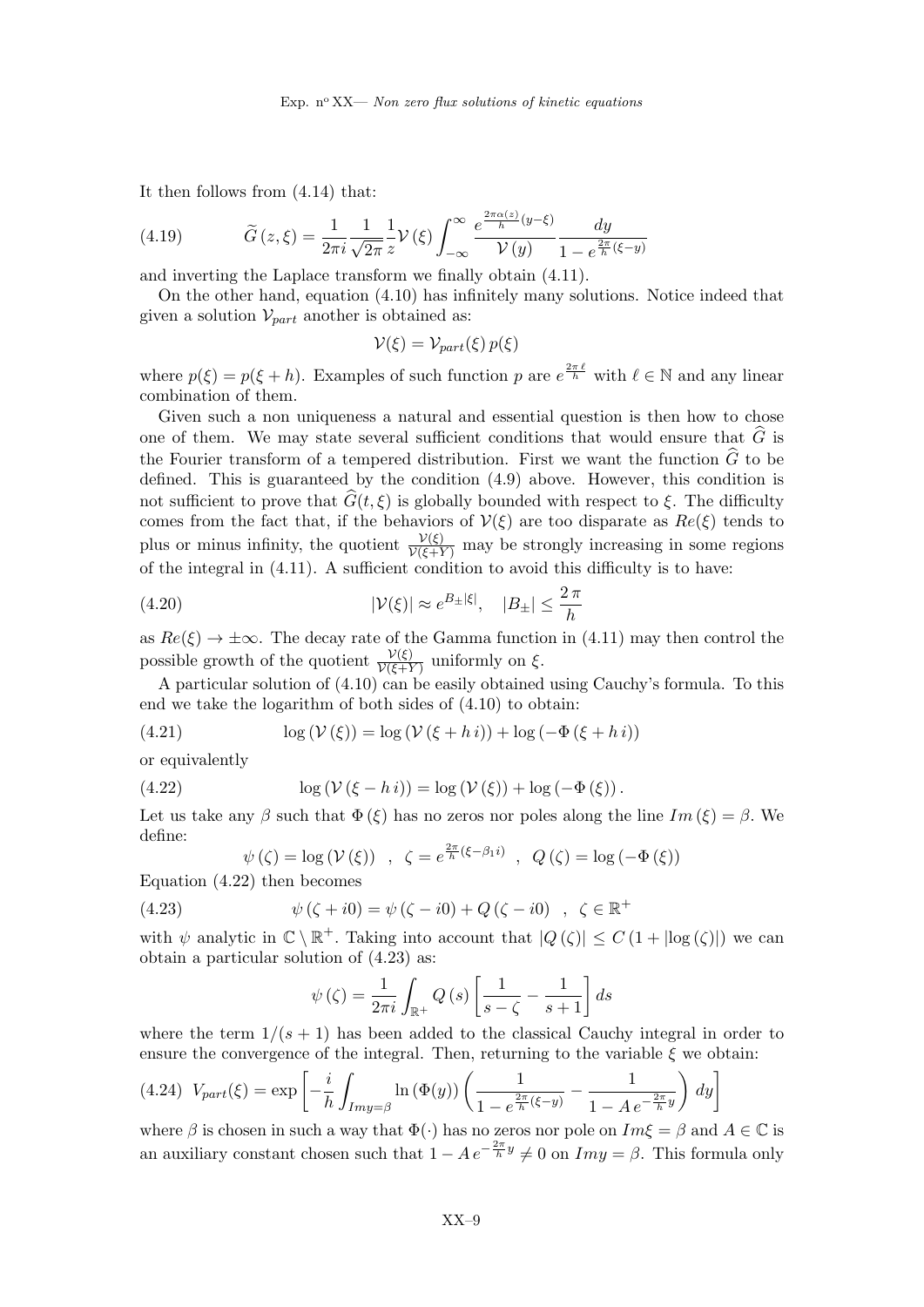defines a unique function if the value of  $\beta$  and the argument of the function  $\ln(-\Phi(\eta))$ are prescribed. These choices depend in an essential way on the particular function  $\Phi$ and very particularly on the location of its zeros and poles. Once that choice has been made the formulas (4.11) and (4.20) yield an explicit solution  $G(t, \xi)$  of (4.6), (4.7). Inverting the Fourier transform, we obtain a solution  $g(t, x, x_0)$  of (4.4), (4.5) that has in both cases the self similar form:

$$
g(t,x,x_0)=\frac{1}{x_0}g\left(t\,x_0^h,\frac{x}{x_0},1\right).
$$

It is then possible to obtain the asymptotic behaviors of the function  $q(t, x, 1)$  in the different domains of the variables  $x$  and  $t$ . We state the Theorems corresponding to our two different examples. First for the Uehling Uhlenbeck equation:

**Theorem 4.3.** (The Uehling Uhlenbeck equation [9]) Let g be the solution of the equation  $(4.4)$  corresponding to the Uehling Uhlenbeck equation that has been previously obtained. For  $x \in (0, 2)$  the function  $g(t, x, 1)$  can be written, for all  $t > 0$  as:

(4.25) 
$$
g(t,x,1) = e^{-at}\delta(x-1) + \sigma(t)x^{-7/6} + \mathcal{R}_1(t,x) + \mathcal{R}_2(t,x),
$$

where  $\sigma \in \mathbf{C}[0,+\infty)$  satisfies:

$$
\sigma(t) = \begin{cases} At^4 + \mathcal{O}(t^{4+\varepsilon}) & \text{as } t \to 0^+, \\ \mathcal{O}(t^{-(3v_0 - 5/2)}) & \text{as } t \to +\infty \end{cases}
$$

 $\mathcal{R}_1$  satisfies,

$$
\mathcal{R}_1(t, x) \equiv 0 \quad \text{for } |x - 1| \ge \frac{1}{2},
$$
\n
$$
|\mathcal{R}_1(t, x)| \le C \frac{e^{-(a-\varepsilon)t}}{|x - 1|^{5/6}} \quad \text{for } |x - 1| \le \frac{1}{2},
$$

and  $\mathcal{R}_2$  satisfies:

$$
\mathcal{R}_2(t,x) \leq \begin{cases} \frac{C}{t^{5/2+\varepsilon}} \left(\frac{t^3}{x}\right)^{\tilde{b}} & \text{for } 0 \leq t \leq 1\\ \frac{C}{t^{3v_0-\varepsilon}} \left(\frac{t^3}{x}\right)^{\tilde{b}} & \text{for } t > 1. \end{cases}
$$

On the other hand, for  $x > 2$ ,

$$
F(t, x, 1) \le \begin{cases} \frac{C}{t^{\frac{9}{2} + \varepsilon}} \left(\frac{t^3}{x}\right)^{\frac{11}{6}} & \text{for } 0 \le t \le 1\\ \frac{C}{t^{1 + 3v_0 - \varepsilon}} \left(\frac{t^3}{x}\right)^{\frac{11}{6}} & \text{for } t > 1, \end{cases}
$$

In these formulae, A is an explicit numerical constant,  $\varepsilon > 0$  is an arbitrarily small number,  $\ddot{b}$  is an arbitrary number in the interval (1,7/6), and  $v_0 \approx 1.84$ . The constant C depends on  $\varepsilon$  and  $\tilde{b}$  but is independent on t.

And for the coagulation equation.

**Theorem 4.4.** (The coagulation equation [11]) Let q be the solution of the equation  $(4.4)$  corresponding to the coagulation equation that has been previously obtained. Then, there exists positive constants  $\delta$  and  $\epsilon_1$  only depending on  $\lambda$ , such that for any  $0 < \epsilon < \epsilon_1$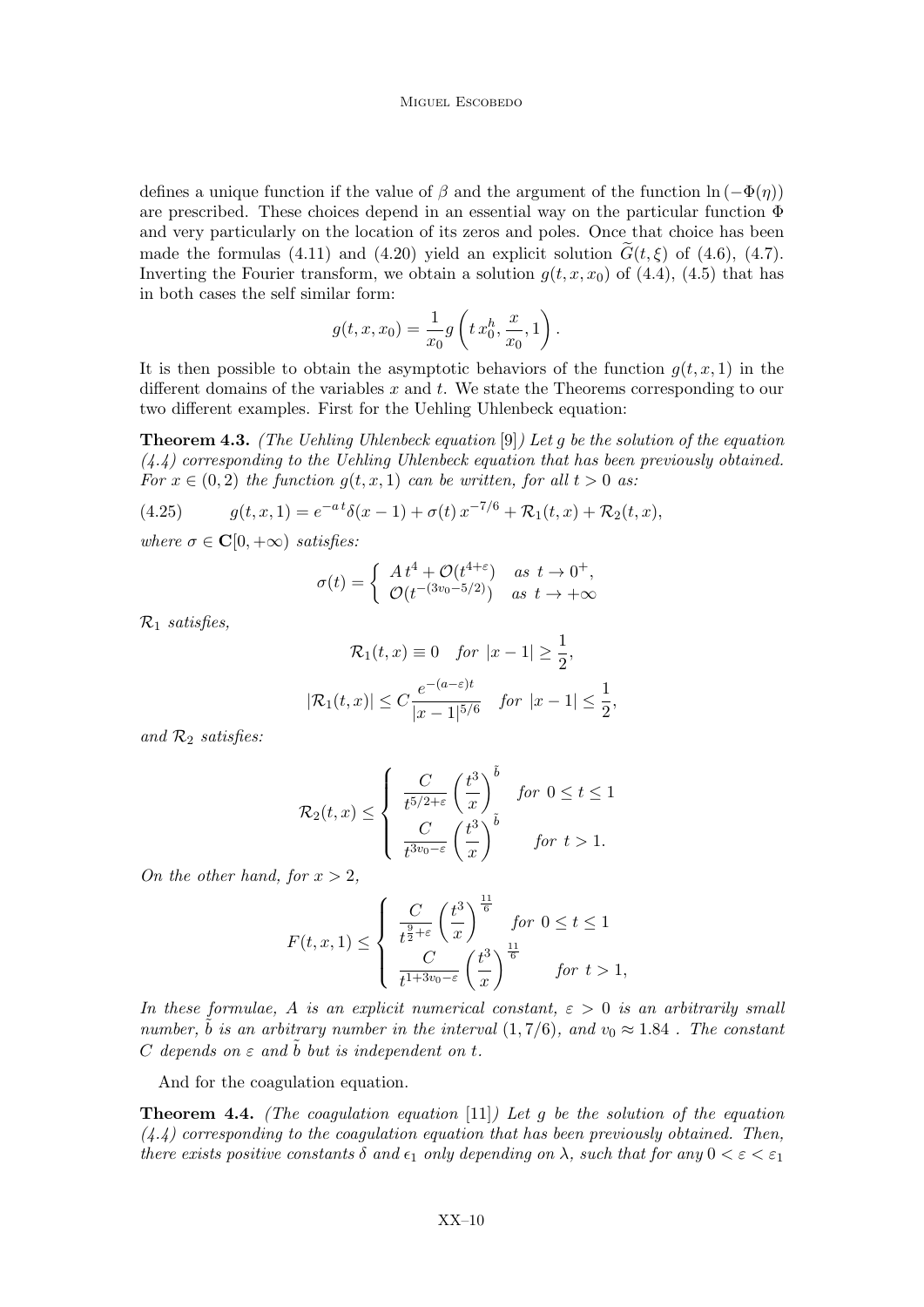the following statements hold. For all  $t \geq 1$ :

$$
g(t, x, 1) = t^{\frac{2}{\lambda - 1}} \varphi_1(\sigma) + \varphi_2(t, \sigma)
$$

where  $\sigma$  is the self similar variable:

$$
\sigma = t^{\frac{2}{\lambda - 1}} \, x,
$$

and the functions  $\varphi_1$  and  $\varphi_2$  satisfy the following estimates:

$$
\varphi_1(\sigma) = \begin{cases} a_1 \, \sigma^{-\frac{3}{2}} + \mathcal{O}_{\varepsilon} \left( \sigma^{-\frac{4-\lambda}{2} + \varepsilon} \right) & \text{for } 0 \le \sigma < 1 \\ a_2 \, \sigma^{-\frac{3+\lambda}{2}} + \mathcal{O}_{\varepsilon} \left( \sigma^{-(1+\lambda+\varepsilon)} \right) & \text{for } \sigma > 1 \end{cases}
$$

where  $a_1$  and  $a_2$  are two explicit constants,

$$
\varphi_2(t,\sigma) = \begin{cases} b_1(t)\,\sigma^{-\frac{3}{2}} + \mathcal{O}\left(t^{\frac{2}{\lambda-1}-\delta}\,\sigma^{-\frac{3}{2}+\delta}\right) & \text{for } 0 \le \sigma < 1 \\ b_2(t)\,\sigma^{-\frac{3+\lambda}{2}} + \mathcal{O}\left(t^{\frac{2}{\lambda-1}-\delta}\,\sigma^{-\frac{3+\lambda}{2}-\delta}\right) & \text{for } \sigma > 1 \end{cases}
$$

where  $b_1$  and  $b_2$  are two continuous functions such that  $|b_1(t)| + |b_2(t)| \leq C t^{\frac{2}{\lambda-1} - \delta}$ . For all  $0 < t < 1$ :

$$
g(t, x, 1) = \begin{cases} \n t \, x^{-\frac{3}{2}} + b_3(t) \, x^{-\frac{3}{2}} + \mathcal{O}\left(t \, x^{-\frac{3}{2} + \delta}\right) & \text{for } 0 \le x \le \frac{1}{2} \\
 a_3 \, t \, x^{-\frac{3+\lambda}{2}} + b_4(t) \, x^{-\frac{3+\lambda}{2}} + \mathcal{O}\left(t \, x^{-\frac{3+\lambda}{2} - \delta}\right) & \text{for } x \ge \frac{3}{2}, \\
 \mathcal{O}_{\varepsilon}\left(\frac{t^{1-2\varepsilon}}{|x-1|^{\frac{3}{2}-\varepsilon}}\right) & \text{for } t^2 < |x-1| < \frac{1}{2} \n\end{cases}
$$

where  $a_3$  is an explicit numerical constant and  $b_3$  and  $b_4$  are continuous functions such that  $|b_3(t)| + |b_4(t)| \leq Ct^{1+\delta}$ . Finally:

(4.26) 
$$
\lim_{t \to 0} t^2 g(t, 1 + t^2 \chi, 1) = \Psi(\chi) \quad \text{uniformly on compact subsets of } \mathbb{R}
$$

where the function  $\Psi$  is given by:

(4.27) 
$$
\Psi(\chi) = \begin{cases} \frac{\pi}{\chi^{3/2}} e^{-\frac{\pi}{\chi}}, & \text{for all } \chi \ge 0, \\ 0 & \text{for all } \chi < 0. \end{cases}
$$

Remark 4.5. The two linear equations behave very differently with respect to the initial Dirac measure. As it is shown by  $(4.25)$ , in the Uehling Uhlenbeck equation the Dirac measure is present for all time although it is exponentially damped. On the contrary, the coagulation equation regularizes instantaneously the Dirac measure by means of a self similar process described in (4.26), (4.27).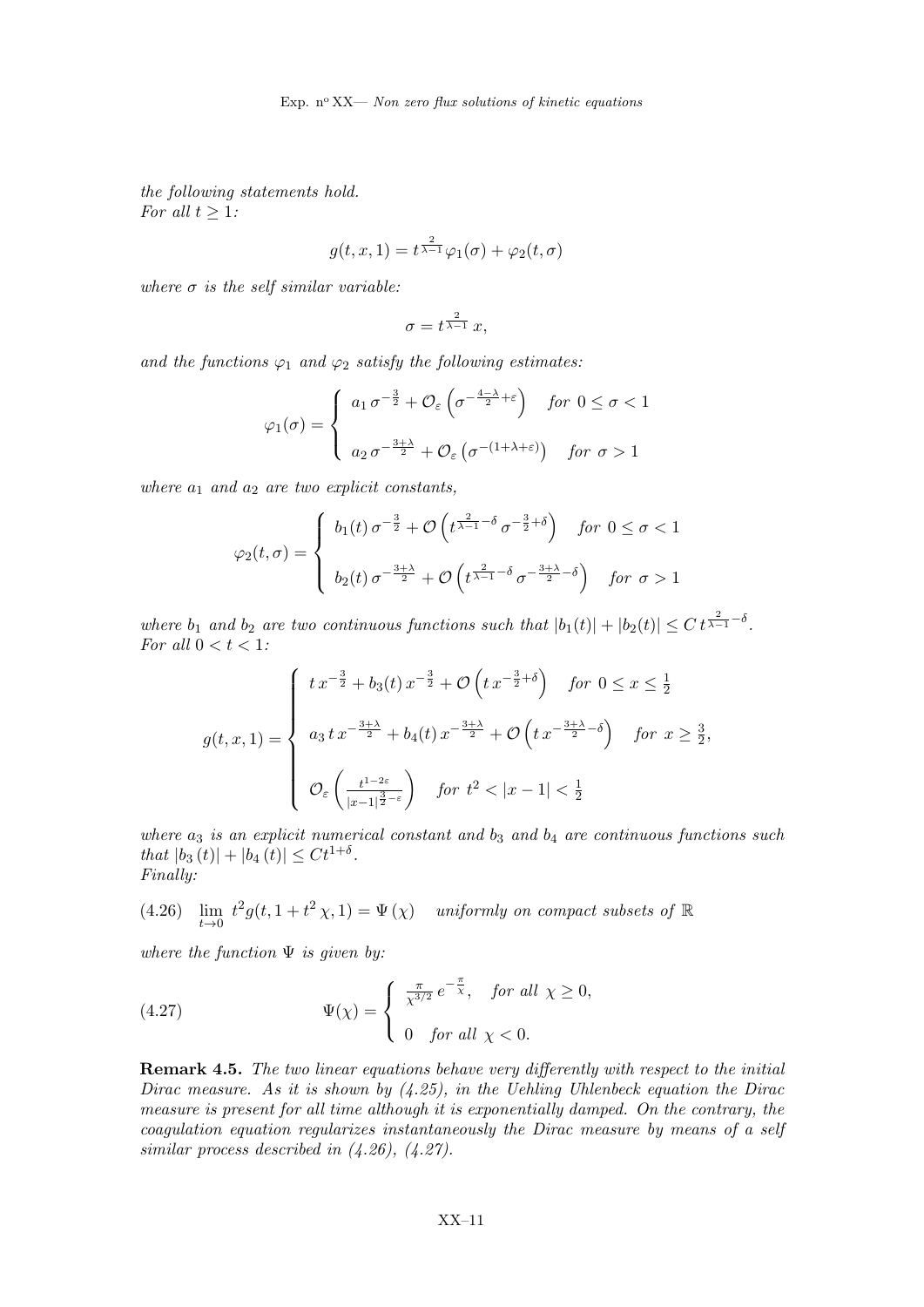4.2. The non linear equation. With the two Theorems 4.3 and 4.4 we can build the linear semigroup  $G$  generated by the linear operator  $L$ . We may then look for mild solutions of the nonlinear equation  $(4.2)$ ,  $(4.3)$ , i.e. solutions of the integral equation:

(4.28) 
$$
g(\tau, x) = G(\tau)g_0(x) + \int_0^{\tau} G(\tau - s) \mathcal{R}(f_0, g(s); s) ds
$$

This nonlinear equations is now solved using a fixed point argument. As it is well known this relies very much on the precise properties of the linear semigroup G generated by the operator L. As we have seen, these properties are different for the Uehling Uhlenbeck equation and the coagulation equation, the details of the fixed point arguments have then to be different.

The case of the Uehling Uhlenbeck equation turns out to be simpler. It is possible in that case to prove that the remainder term  $\int_0^t \tau G(\tau - s) \mathcal{R}(f_0, g, s) ds$  is small in some weighted  $L^{\infty}$  norm when  $\tau$  is sufficiently small.

The problem is a little more involved for the coagulation equation and the reason is the following. In order to solve the non linear equation we want to look for solutions  $f(t, x)$  that are small perturbations of the initial data  $f_0$ . That leads to an operator  $\mathcal L$ that is the linearization of the non linear operator  $(Q \text{ or } C)$ , around  $f_0$ . The study that we must perform of the linear operator  $\mathcal L$  is delicate because the estimates that we need will only appear if we are able to take into account the cancelations that take place in the integral defining the operator. To this end the operator  $\mathcal L$  is treated as a perturbation of the operator L that has been introduced and studied above. An added difficulty in the case of the coagulation operator is that the operator  $L$  as regularizing effects that are only present "at infinity" in the operator  $\mathcal L$  (the region where  $f_0(x)$  behaves like  $x_0^{-(3+\lambda)/2}$ . The passage from L to L may then be seen as a singular perturbation problem. The fixed point argument requires in that case a more involved type of norms measuring the regularising effect of the operator  $\mathcal{L}$ . Although these norms may seem rather involved it may be useful to give them here.

$$
N_{2; \sigma}(f; t_0, R) = \left(R^{\frac{\lambda - 1}{2} + 2\sigma - 1} \int_{t_0}^{\min(t_0 + R - (\lambda - 1)/2, T)} ||D_x^{\sigma} f(t)||_{L^2(R/2, 2R)}^2 dt\right)^{1/2} , \quad \sigma \ge 0
$$
  

$$
M_{2; \sigma}(f; R) = \left(R^{2\sigma - 1} \int_0^T ||D_x^{\sigma} f(t)||_{L^2(R/2, 2R)}^2 dt\right)^{1/2} , \quad \sigma \ge 0
$$
  

$$
N_{\infty}(f; t_0, R) = \left(R^{\frac{\lambda - 1}{2}} \int_{t_0}^{\min(t_0 + R - (\lambda - 1)/2, T)} ||f(t)||_{L^{\infty}(R/2, 2R)}^2 dt\right)^{1/2}
$$
  

$$
M_{\infty}(f; R) = \left(\int_0^T ||f(t)||_{L^{\infty}(R/2, 2R)}^2 dt\right)^{1/2}
$$

Then, for any  $\sigma > 0$  we define the following norms:

$$
||f||_{Y_{q,p}^{\sigma}(T)} = \sup_{0 < R \le 1} R^q M_{2;0}(f;R) + \sup_{0 < R \le 1} R^q M_{2;\sigma}(f;R) +
$$
\n
$$
+ \sup_{0 \le t_0 \le T} \sup_{R \ge 1} R^p N_{2;0}(f;t_0,R) + \sup_{0 \le t_0 \le T} \sup_{R \ge 1} R^p N_{2;\sigma}(f;t_0,R)
$$
\n
$$
||f||_{X_{q,p}(T)} = \sup_{0 < R \le 1} R^q M_{\infty}(f;R) + \sup_{0 \le t_0 \le T} \sup_{R \ge 1} R^p N_{\infty}(f;t_0,R)
$$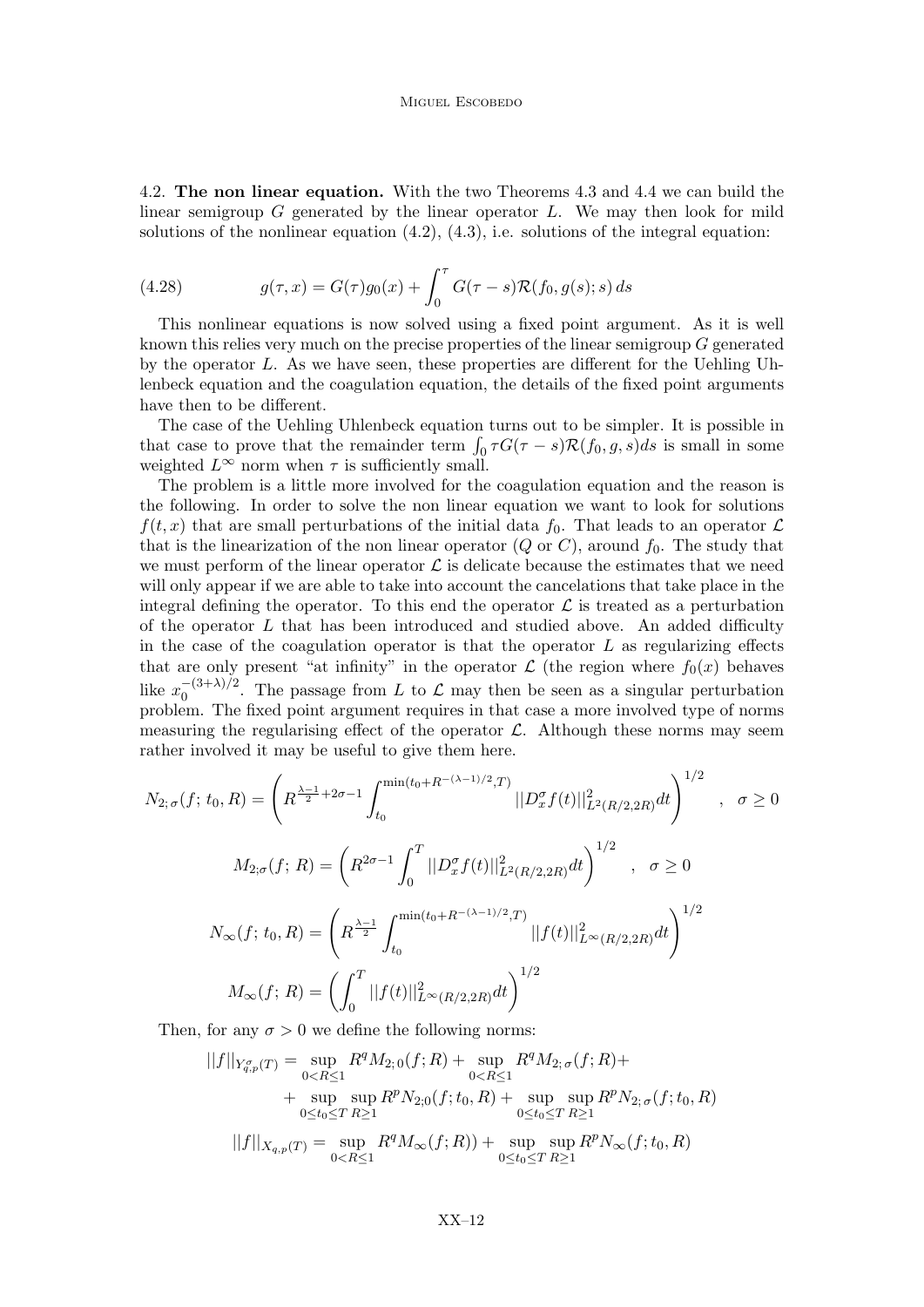$$
|||f|||_{q,p} = \sup_{0 \le x \le 1} \{x^q |f(x)|\} + \sup_{x > 1} \{x^p |f(x)|\}
$$
  

$$
|||f|||_{\sigma} = \sup_{0 \le t \le T} |||f|||_{\frac{3}{2}, \frac{3+\lambda}{2}} + ||f||_{Y^{\sigma}_{\frac{3}{2}, \frac{3+\lambda}{2}}(T)}
$$

and the following spaces:

$$
Y_{q,p}^{\sigma}(T) = \left\{ f : ||f||_{Y_{q,p}^{\sigma}(T)} < \infty \right\},\,
$$
  

$$
X_{q,p}^{\sigma}(T) = \left\{ f : ||f||_{X_{q,p}^{\sigma}(T)} < \infty \right\},\,
$$
  

$$
\mathcal{E}_{T;\sigma} = \left\{ f : ||||f|||_{\sigma} < \infty \right\}
$$

The suitable choice of  $\sigma$  for our purpose is  $\sigma \in \left(\frac{1}{2}\right)$  $(\frac{1}{2}, 1)$ . The Sobolev embeddings implies then:

$$
Y_{q,p}^{\sigma}\left(T\right)\subset X_{q,p}\left(T\right).
$$

We may then solve the problem  $(1.1)-(1.3)$  using a functional space that measures the regularizing effects of the coagulation equation as  $x \to \infty$ . Let  $\eta \in C^{\infty}(\mathbb{R}^+)$  a cutoff function satisfying  $\eta(x) = 1$  for  $x \in \left(\frac{1}{4}\right)$  $(\frac{1}{4},3), \eta(x) = 0 \text{ for } x \notin (\frac{1}{8})$  $(\frac{1}{8}, 4)$ . Given  $f \in C(\mathbb{R}^+)$ ,  $t_0 \in [0, T]$ ,  $R \ge 1$  we define:

$$
F_{R,t_0}(\theta, X) = \eta(RX) f\left(t_0 + \theta R^{-(\lambda - 1)/2}, RX\right)
$$

and:

$$
[f]_p^{\sigma;\frac{1}{2}} = \sup_{R \ge 1} \sup_{0 \le t_0 \le T} R^p \bigg( \int_{t_0}^{\min(t_0 + R^{-(\lambda - 1)/2}, T)} \int_{\mathbb{R}} |\widehat{F}_{R,t_0}(\theta, k)|^2 (1 + |k|^{2\sigma})
$$
  

$$
(1 + \min\{|k|, R\}) dk d\theta \bigg)^{1/2}
$$
  

$$
||f||_{\mathcal{Z}_p^{\sigma;\frac{1}{2}}(T)} = ||f||_{L^2((0,T);H_x^{\sigma}(0,2))} + [f]_p^{\sigma;\frac{1}{2}} + \sup_{0 \le t \le T} |||f|||_{\frac{3}{2},p} + ||f||_{Y_{\frac{3}{2},p}^{\sigma}(T)}
$$
  

$$
\mathcal{Z}_p^{\sigma;\frac{1}{2}}(T) = \left\{ f : |||f||_{\mathcal{Z}_p^{\sigma;\frac{1}{2}}(T)} < \infty \right\}
$$

These spaces are well adapted to the study of the non linear coagulation operator C as show the following result whose proof may be found in [12]:

**Lemma 4.6.** Let C be the coagulation operator defined in (1.13). Then, for any  $\sigma \in$  $\left(\frac{1}{2}\right)$  $(\frac{1}{2},1)$ , and any  $\bar{\delta} > 0$  there exists a positive constant  $c = c(\sigma, \bar{\delta})$  such that for any  $h \in \mathcal{Z}_{\left(\frac{3+\lambda}{2}+\bar{\delta}\right)}^{\sigma;\frac{1}{2}}(T)$ :  $\Omega$ 

$$
||C[h]||_{Y^{\sigma}_{\frac{3}{2},(2+\bar{\delta})}(T)} \leq c||h||^{2}_{\mathcal{Z}^{\sigma;\frac{1}{2}}_{\left(\frac{3+\lambda}{2}+\bar{\delta}\right)}(T)}.
$$

### 5. The phenomena of B-E condensation and gelation.

The solutions with non zero fluxes are related with two interesting phenomena. As for the first one, it is shown by the experiments that below a critical temperature a gas of bosons undergoes the Bose Einstein (B-E) condensation: at finite time, a positive fraction of the density of particles concentrate at the lowest energy level giving rise to what is called a Bose Einstein condensate. At the same time takes place a loss of the total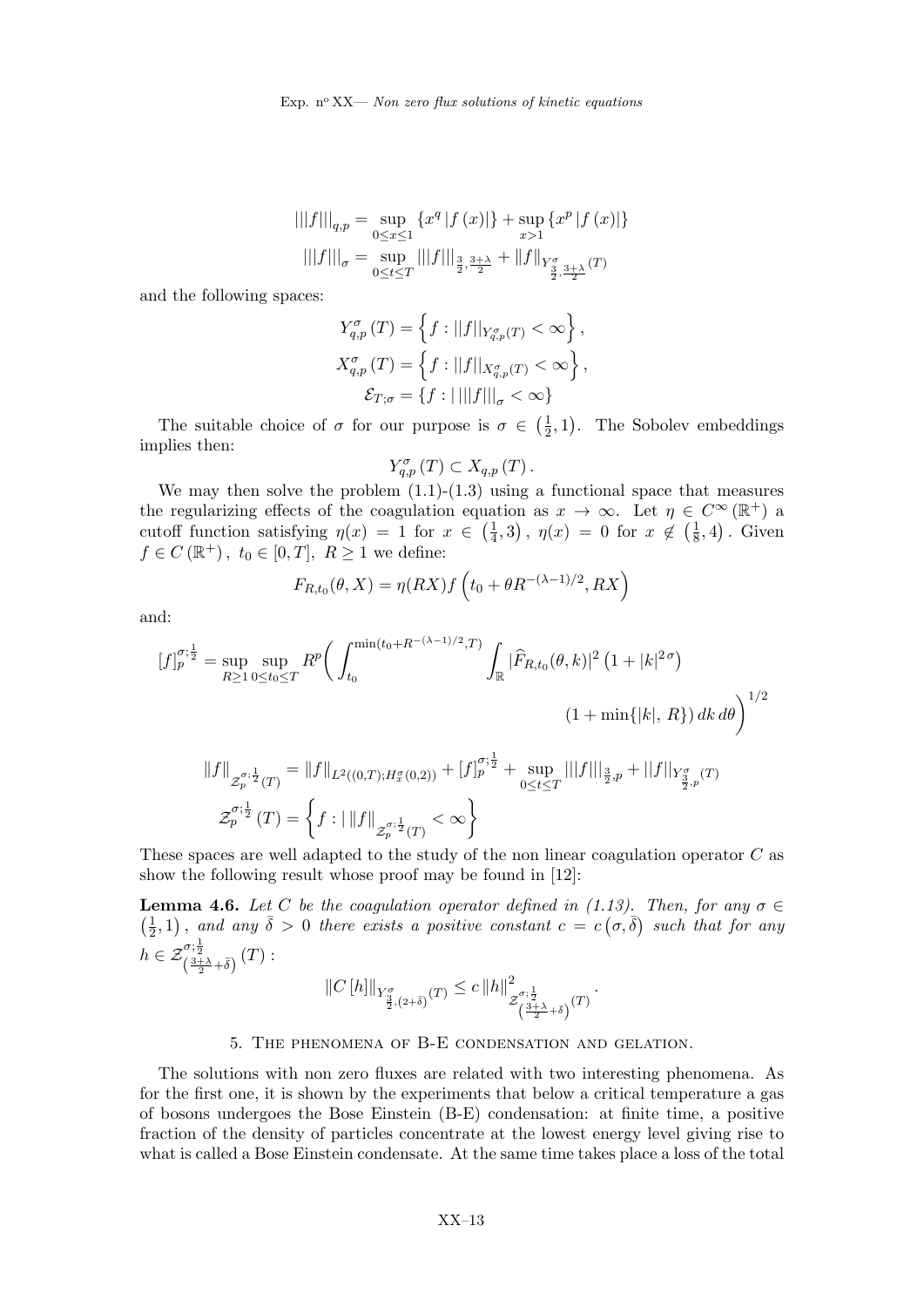number of particles in the gas. The presence of a nonzero flux of particles towards the particles of zero momentum makes tempting to think that the solutions constructed in this paper could provide some information about the dynamic growth of Bose-Einstein condensates. However, this does not seem to be the case since the zero momentum particles would not interact at all with the particles outside the condensate and, a more careful analysis rather yields models (cf. [1, 26]) where the condensate interacts with the particles that are not in the condensate. A recent and detailed description of the mathematical questions related with this phenomena and several enlightening results may be found in [23].

Our second example considers reactive polymers in liquid sol, whose density function is described by the coagulation equation. If the reaction rate is strong enough, the gelation phenomena takes place: macroscopic branched chain molecules appear containing part of the mass previously in the polymer. Simultaneously, the total mass of polymers still in the sol phase decreases. The sudden transformation of the reaction mixture from a viscous liquid to an elastic material of infinite viscosity, which transformation characterizes the gel point, has been attributed to the formation of infinite network structures, i.e., molecular structures which assume macroscopic size and which extend throughout the medium.

This phenomena has been related with the following property of the coagulation equation (1.12), (1.13) with kernel  $W(x, y) = x^{\alpha}y^{\beta} + x^{\beta}y^{\alpha}$  that was first proved by I. Jeon in [15] and later by different methods in [8]: if  $\lambda = \alpha + \beta \in (1, 2]$  then for all solution  $f(t)$  with non negative initial data  $f_{in}$  of finite mass there exists  $T > 0$  and  $C > 0$  such that:

$$
\int_0^\infty x f(t, x) dx = \int_0^\infty x f_{in}(x) dx \quad \forall 0 < t < T
$$

$$
\int_0^\infty x f(t, x) dx \le \frac{C}{(1 + t)^{1/\lambda}}, \quad \forall t > 0.
$$

These two facts show that the total mass of the particles whose density function is  $f$ decreases after some finite time  $T^*$ . The non zero flux solutions whose existence we have presented above may then be seen as possible descriptions of the density function of polymers after the gelation phenomena has happened at  $t = T^*$ .

#### **REFERENCES**

- [1] R. Baier, T. Stockkamp, Kinetic equations for Bose-Einstein condensates from the 2PI effective action, arXiv:hep-ph/0412310.
- [2] A. M. Balk, V. E. Zakharov, Stability of Weak-Turbulence Kolmogorov Spectra in Nonlinear Waves and Weak Turbulence, V. E. Zakharov Ed., A. M. S. Translations Series 2, Vol. 182, 1998, 1-81.
- [3] W. H. Carothers, Faraday Soc. Trans. 32, 1936, 39–53.
- [4] P. G. J. van Dongen, M.H. Ernst, Cluster size distribution in irreversible aggregation at large times J. Phys. A 18 (1985) 2779-2793.
- [5] P. G. J. van Dongen, On the possible ocurrence of instantaneous gelation in Smoluchowski's coagulation equation, J. Phys. A: Math. Gen. 20 (1987), 1889–1904.
- [6] P. B. Dubovski, I. W. Stewart, Existence, Uniqueness and Mass Conservation for the Coagulation-Fragmentation Equation, Math. Meth. Appl. Sciences 19, (1996), 571–591.
- [7] M. H. Ernst, R. M. Ziff & E. M. Hendriks, Coagulation processes with a phase transition, J. of Colloid and Interface Sci. 97, (1984), 266–277.
- [8] M. Escobedo, S. Mischler & B. Perthame, *Gelation in coagulation and fragmentation models.* Commun. Math. Phys. 231 (2002) 1, 157-188.